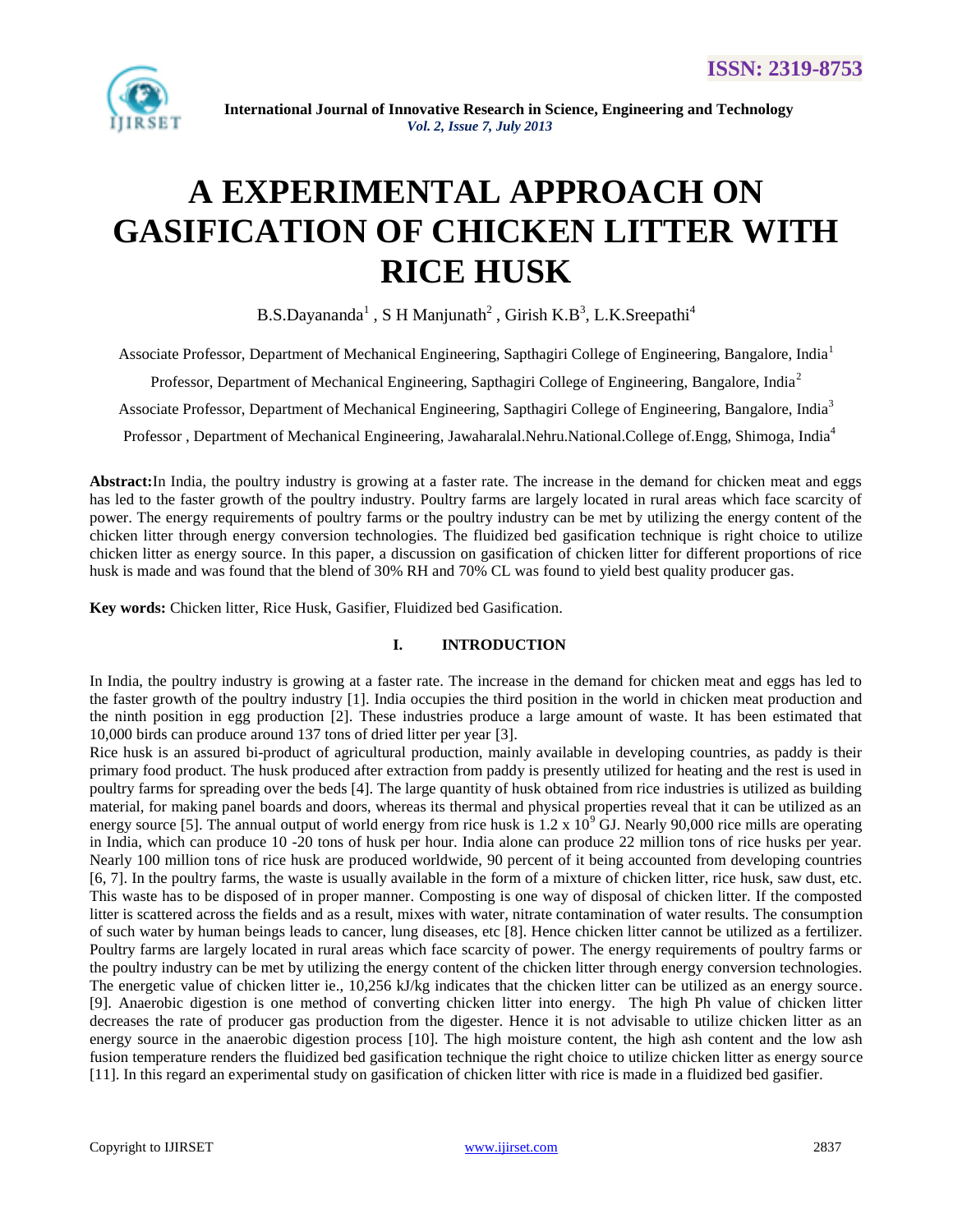

**ISSN: 2319-8753**

 **International Journal of Innovative Research in Science, Engineering and Technology** *Vol. 2, Issue 7, July 2013*

## **II.METHODOLOGY**

100 Kg of chicken litter was collected and dried in an open field to achieve the required dryness. Then it was ground and sieved to 850  $\mu$  m. The gasifier chamber was filled up to a height of 30 mm with 850  $\mu$  m of sand. The dried and sieved litter is mixed with the powdered rice husk at different proportions and then feed into the gasifier. The gasifier was initially heated to a temperature of 700 – 800<sup>0</sup> C using a Kandal A1 coil. When the coil reached a temperature of 800<sup>0</sup> C, the air required for fluidization of sand particles was supplied by using an air compressor and then the chicken litter-rice husk mixture sample prepared for the purpose was added through a manual feeder. The producer gas inside the gasifier chamber was at a slightly higher temperature; hence its temperature had to be reduced to the required level. The gases obtained were passed through a heat exchanger, to be cooled down. The gases consisted of a certain amount of moisture; they had to be reduced before they are utilisation as an energy source. Hence it was made to flow through a calcium chloride chamber. Then, through the vacuum pump, the producer gas generated was made to pass to the four-gas analyzer. The gasifier was operated continuously for 3-4 hours and the compositions of producer gas obtained for different equivalence ratios are measured using four gas analyzer ie.,  $CO$ ,  $CO_2$ ,  $H_2$  and  $CH_4$ and the average value of the results was tabulated in the Table 1, 2, 3 and 4.

| Equivalence<br>Ratio | 100%<br>CL | 10% RH<br>90% CL | 20% RH<br>80% CL | 30% RH<br>70% CL | 40% RH<br>60% CL | 50% RH<br>50% CL | 100% RH |
|----------------------|------------|------------------|------------------|------------------|------------------|------------------|---------|
| 0.12                 | 22.3       | 20.8             | 20.9             | 20.5             | 18.6             | 18.4             | 17.9    |
| 0.16                 | 16.8       | 14.5             | 15.9             | 14.2             | 13               | 12.1             | 9.4     |
| 0.21                 | 13.5       | 11.5             | 11.9             | 10.4             | 9.9              | 9.2              | 8.6     |
| 0.26                 | 12.6       | 11.2             | 11.6             | 10.1             | 9.1              | 8.9              | 7.4     |
| 0.3                  | 12         | 10.8             | 11               | 9.5              | 8.5              | 8.8              | 6       |

Table I: The %CO obtained during gasification for blends of CL and RH

| Table II: The $%CO2$ obtained during gasification for blends of CL and RH. |  |
|----------------------------------------------------------------------------|--|
|----------------------------------------------------------------------------|--|

| Equivalence<br>Ratio | 100%<br>CL | 10% RH<br>90% CL | 20% RH<br>80% CL | 30% RH<br>70% CL | 40% RH<br>60% CL | 50% RH<br>50% CL | 100% RH |
|----------------------|------------|------------------|------------------|------------------|------------------|------------------|---------|
| 0.12                 | 5.7        |                  | 6.2              |                  | 6.9              | 6.6              | 6.5     |
| 0.16                 | 6.1        | 6.8              | 7.4              | 7.9              | 7.8              | 6.8              | 7.7     |
| 0.21                 | 6.8        | 7.6              | 7.9              | 8.7              | 8.1              | 7.1              | 8.6     |
| 0.26                 | 7.4        | 8.9              | 8.1              | 9.1              | 8.5              | 7.4              | 9.2     |
| 0.3                  | 8.2        | 9.2              | 8.6              | 9.5              | 8.8              | 7.8              | 10.2    |

Table III: The %  $H_2$  obtained during gasification for blends of CL and RH.

| Equivalence<br>Ratio | 100%<br>CL | 10% RH<br>90% CL | 20% RH<br>80% CL | 30% RH<br>70% CL | 40% RH<br>60% CL | 50% RH<br>50% CL | 100% RH |
|----------------------|------------|------------------|------------------|------------------|------------------|------------------|---------|
| 0.12                 |            |                  | 5.1              | 4.3              | 5.2              |                  | 9.1     |
| 0.16                 | 6.5        | 4.6              |                  | 3.6              | 4.8              | 4.8              | 8.5     |
| 0.21                 | 4.8        | 4.1              | 3.7              |                  |                  | 3.2              | 7.3     |
| 0.26                 | 4.2        | 3.6              |                  | 2.6              | 3.5              | 2.8              | 6.5     |
| 0.3                  | 3.5        | 3.2              | 2.5              | 2.1              | 3.1              | 1.9              | 5.1     |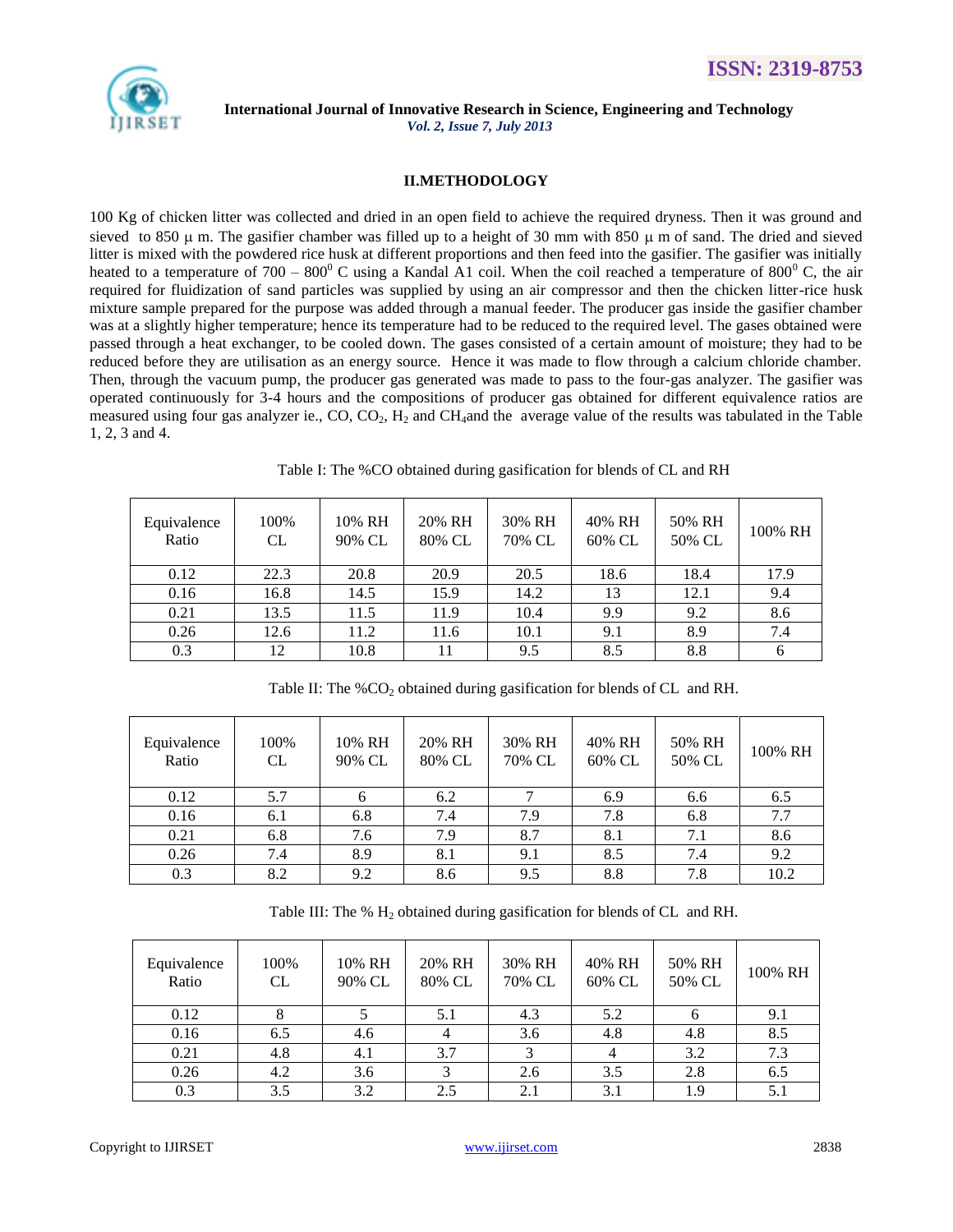

| Equivalence<br>Ratio | 100%<br><b>CL</b> | 10% RH<br>90% CL | 20% RH<br>80% CL | 30% RH<br>70% CL | 40% RH<br>60% CL | 50% RH<br>50% CL | 100% RH |
|----------------------|-------------------|------------------|------------------|------------------|------------------|------------------|---------|
| 0.12                 | 4.5               | 4.1              | 3.6              | 4.3              | 4.6              | 3.8              | 3.8     |
| 0.16                 | 3.3               | 2.7              | 3.1              | 3.8              | 4.1              | 3                | 3.3     |
| 0.21                 | 2.1               | 2.5              | 2.5              | 3                | 2.8              | 2.1              | 2.9     |
| 0.26                 | 1.8               | 1.1              | 1.9              | 2.6              | 2.1              | 1.3              | 2.4     |
| 0.3                  | 1.1               | 0.8              | 0.9              | 1.1              | 1.6              | 0.7              | 1.9     |

Table IV: The % CH<sub>4</sub> obtained during gasification for blends of CL and RH.

## **III. RESULTS AND DISCUSSION**

The different blends of chicken litter with rice husk for different equivalence ratios is tested at the bed temperature of  $800^{\circ}$ C in a fluidized bed gasifier and the results obtained are as follows.

The heating values of the producer gas determine the quality of the fuel. The lower heating value of the producer gas for various equivalence ratios was estimated. The details of calculations are shown in equation 1.  $LHV_g$ various equivalence ratios was estimated. The details of calculations are shown in equation 1. 0. 1263(%CO) +  $0.358$ (%CH<sub>4</sub>) + 0. 1079(%H<sub>2</sub>)  $(1)$ 

The lower heating value of producer gas obtained for different values of equivalence ratio and different blends of CL and RH is shown in Figure-1. The heating value of producer gas was found to decrease from  $4634.4$  to  $1564.4$  KJ/N m<sup>3</sup> with an increase in the equivalence ratio from 0.16 to 0.3 and an increase in the blend from 10% to 50% RH. The blend of 30% RH and 70% CL was found to have a better value than other blends.



Fig. 1: Lower heating value producer gas for blends of CL and RH

The producer gas obtained from the gasification of CL and RH was meant for utilisation as an energy source at the poultry farm itself. Hence the cold gas efficiency of the gasifier was calculated using the equation 2.

$$
\eta_{\text{cold gasifier}} = \frac{\text{Volume flow rate}_{\text{gas}} \text{Higher Heating value}_{\text{calcken litter}}}{\text{Mass flow}_{\text{chicken litter}} \text{Heating value}_{\text{chicken litter}}} \tag{2}
$$

Copyright to IJIRSET [www.ijirset.com](http://www.ijirset.com/) 2839 The cold gas efficiency of the gasifier was determined for different equivalence ratios for different blends of CL and RH, calculated using equation 2 are plotted in Figure-2. It indicates that with an increase in the equivalence ratio and the mixture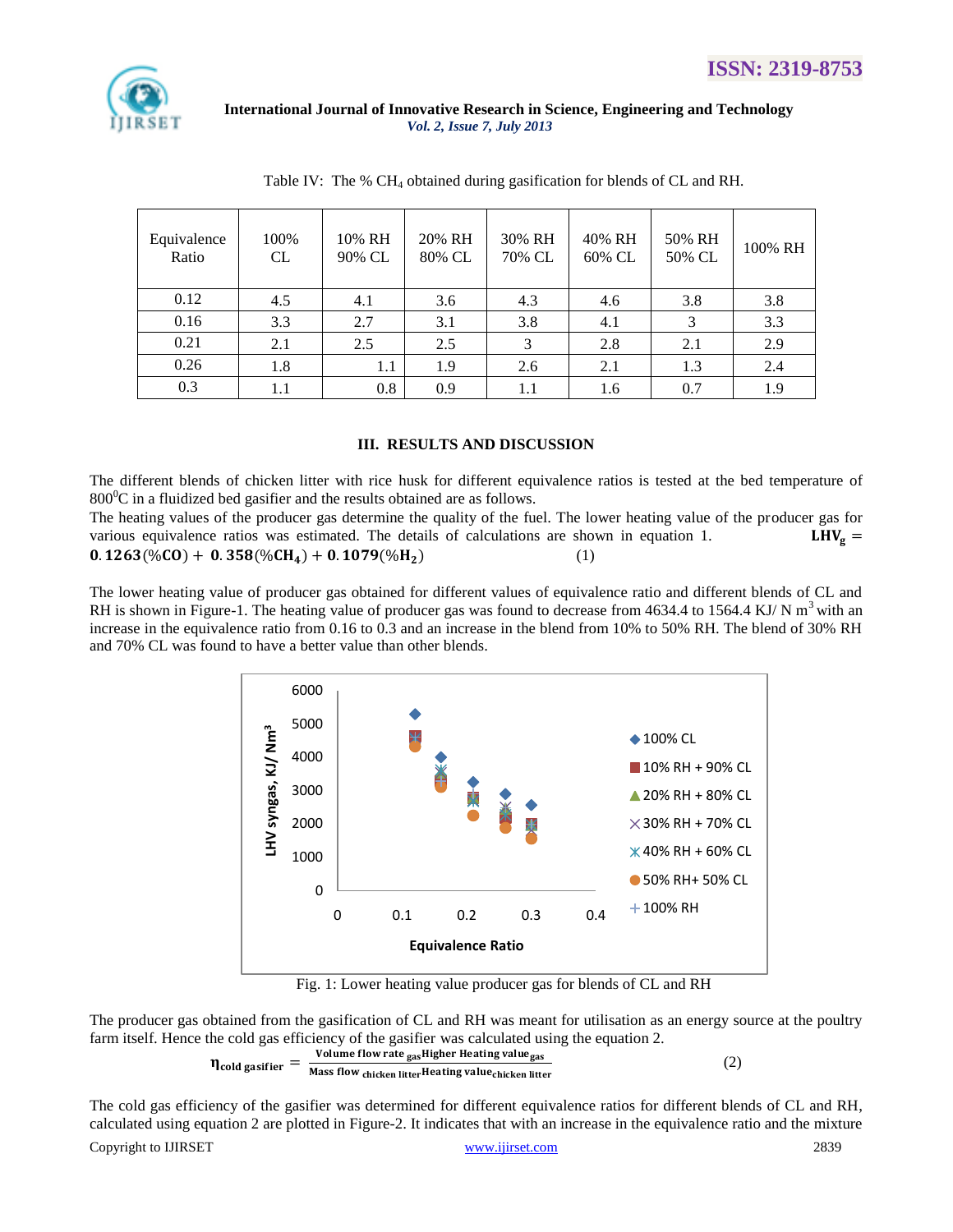

composition, a decrease in efficiency from 79.16% to 20.96% was observed. It was observed that cold gas efficiency for a blend of 30% CL and 70% RH was found to be low in comparison with that of others, except in the case of 50% CL and 50% RH.

The percentage composition of CO was measured using four gas analyser for chicken litter and with different blends of rice husk for different values of equivalence ratios is shown in Figure-3. It is clear that with an increase in equivalence ratio from 0.16 to 0.3, there was a decrease in CO percentage from 20.9% to 8.5 %. For a blend of 20% RH and 80% CL, the CO composition obtained was found to be significantly higher than that of the other blends, which pointed to the higher heating values of the producer gas.



Fig. 2: Variations in cold gas efficiencies of gasifier for blends of CL and RH.



Fig. 3: CO composition variation for blends of CL and RH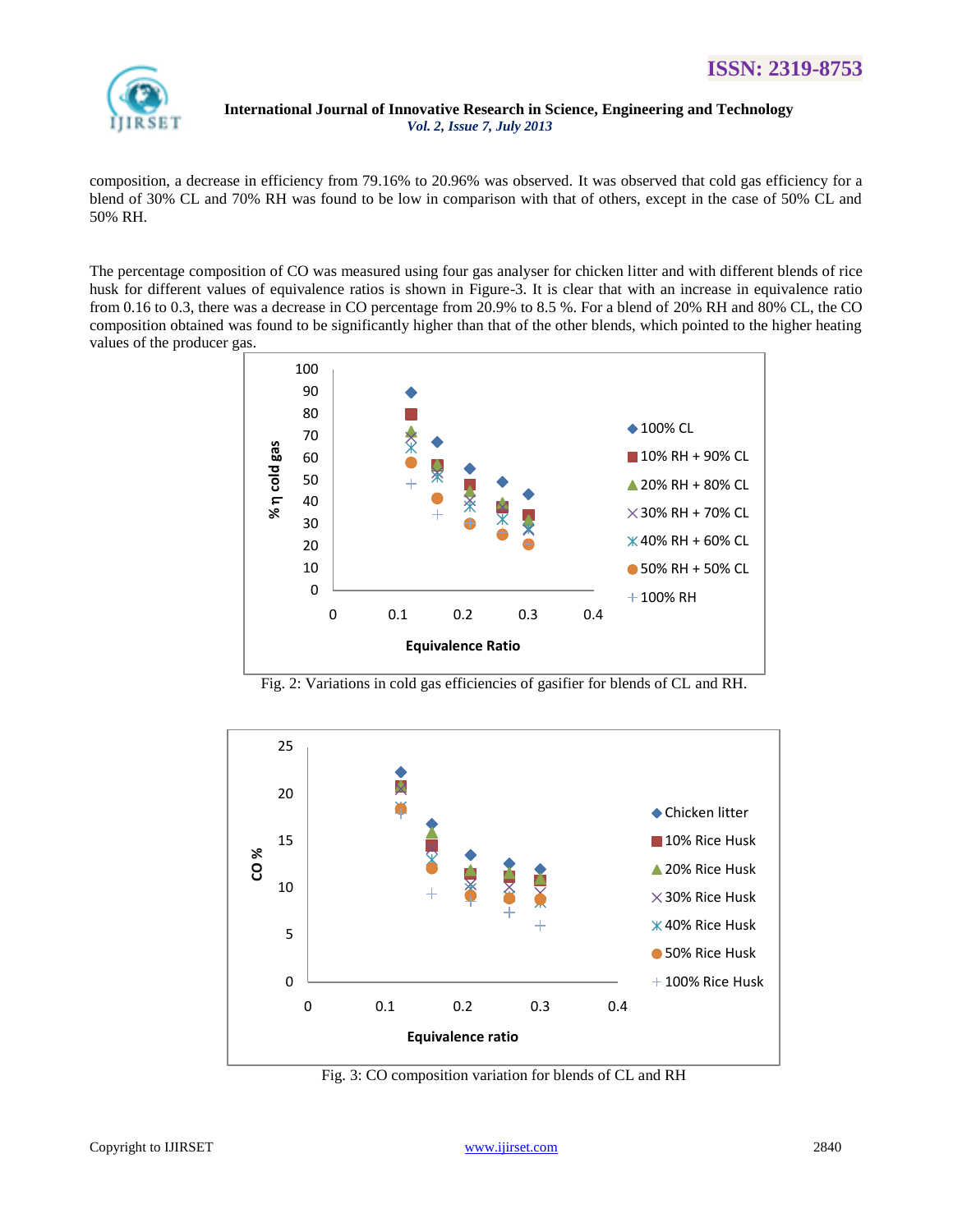

The percentage composition of  $CO<sub>2</sub>$  was measured using four gas analyser for chicken litter and with different blends of rice husk for different values of equivalence ratios is shown in Figure-4. It was found that an increase in equivalence ratio and blend led to an increase in the percentage of  $CO<sub>2</sub>$  generation from 6% to 9.5%. The blend of 30% RH and 70% CL was found to produce the highest  $CO<sub>2</sub>$  composition in comparison with that of the other blends, indicating the highest carbon conversion efficiency.



Fig. 4:  $CO<sub>2</sub> Compositions for blends of CL and RH$ 

The percentage composition of  $H_2$  was measured using four gas analyser for chicken litter and with different blends of rice husk for different values of equivalence ratios is shown in Figure-5. It indicates that with an increase in equivalence ratio, there was a decrease in the  $H_2$  production of the producer gas. For 30% RH and 70% CL, the amount of  $H_2$  produced was found to be slightly more in comparison with others, indicating the better performance of the gasifier.



# Fig. 5:  $H_2$  composition variations for blends of CL and RH

The percentage composition of  $CH_4$  was measured using four gas analyser for chicken litter and with different blends of rice husk for different values of equivalence ratios is shown in Figure-6. It indicates that with an increase in the equivalence ratio there was a decrease in CH<sub>4</sub> composition from 4.6% to 0.8%. For a blend of 30% RH and 70% CL, a better result emerged in comparison with others, signifying a better gasification process.